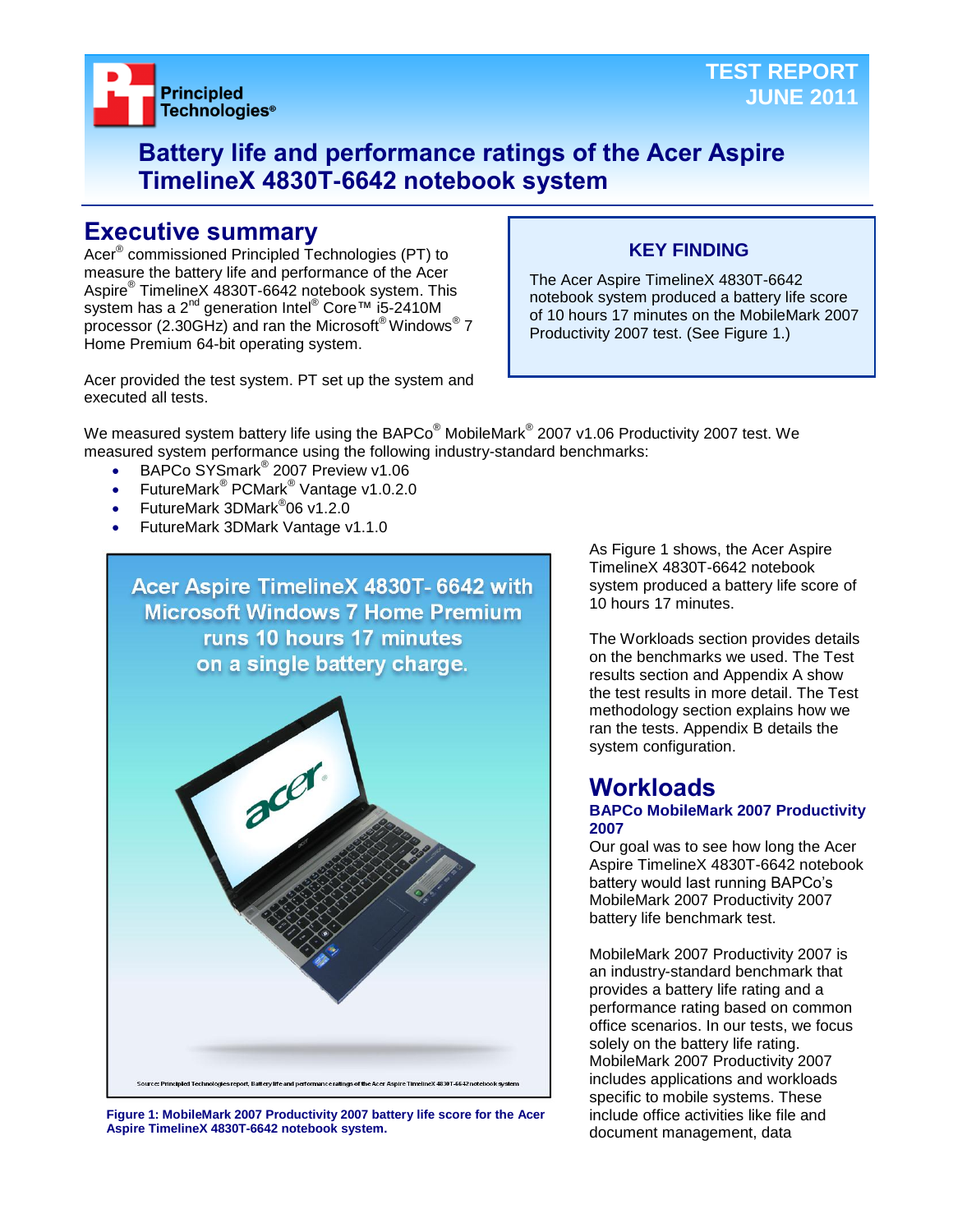processing, and rich content creation. This module provides a score for battery life of the tested applications.

MobileMark 2007 Productivity 2007 includes the following applications with their corresponding tasks:

- Microsoft Project 2003 (project management)
- $\bullet$  Microsoft Excel® 2003 (calculation sheets)
- Microsoft Outlook<sup>®</sup> 2003 (emails, calendars, scheduler)
- Microsoft PowerPoint® 2003 (slide presentations)
- Microsoft Word® 2003 (formatted text documents)
- WinZip® Computing and WinZip Pro 10.0 (compressed archives)
- Adobe® Photoshop<sup>®</sup> CS2 (manipulated and compressed images)
- Adobe Illustrator® CS2 (manipulated images)
- $\bullet$  Adobe Flash<sup>®</sup> 8 (vector graphics, animation)

MobileMark 2007 measures system battery life in minutes. MobileMark 2007 records system battery life at the start of the Productivity 2007 benchmark. It repeats the benchmark workload until the system battery life is depleted, or until the system powers down due to low battery life. At the 7 percent battery life setting, MobileMark 2007 records a timestamp once per minute. At the end of the benchmark, it compares the beginning timestamp to the final (last recorded) timestamp. MobileMark 2007 derives its system battery life rating as the number of minutes between the start and end timestamps.

We followed the run rules that BAPCo specifies for MobileMark 2007 here: [http://www.bapco.com/support/mobilemark2007/Manual/rules.html.](http://www.bapco.com/support/mobilemark2007/Manual/rules.html)

For more information on this benchmark, see [http://www.bapco.com/products/mobilemark2007/.](http://www.bapco.com/products/mobilemark2007/)

#### **BAPCo SYSmark 2007 Preview v1.06**

BAPCo's SYSmark 2007 Preview v1.06 performance metric tests processor performance in the following four office workload scenarios: e-learning, office productivity, video creation, and 3D modeling. SYSmark 2007 Preview records the time the system takes to complete each individual operation in each scenario. For more information on this benchmark, see [http://www.bapco.com/products/sysmark2007preview/.](http://www.bapco.com/products/sysmark2007preview/)

#### **FutureMark PCMark Vantage v1.0.2.0**

FutureMark's PCMark Vantage v1.0.2.0 benchmark suite tests system CPU and GPU performance, RAM speeds, and hard drive read/write speeds. The benchmark runs common tasks such as video playback, audio and video transcoding, data encryption, Windows mail, game testing, and web page rendering. For more information on this benchmark, see [http://www.futuremark.com/benchmarks/pcmarkvantage/introduction/.](http://www.futuremark.com/benchmarks/pcmarkvantage/introduction/)

#### **FutureMark 3DMark06 v1.2.0**

FutureMark's 3DMark06 v1.2.0. benchmark suite tests system GPU DirectX<sup>®</sup>9 performance and CPU workload processing performance, primarily to report a system's 3D gaming capability. Tests include HDR rendering, shadow mapping, and pixel shading. For more information on this benchmark, see [http://www.futuremark.com/benchmarks/3dmark06/introduction/.](http://www.futuremark.com/benchmarks/3dmark06/introduction/)

#### **FutureMark 3DMark Vantage v1.1.0**

FutureMark's 3DMark Vantage v1.1.0 benchmark suite tests system GPU DirectX10 performance, and requires either Microsoft Windows Vista or Windows 7. 3DMark Vantage v1.1.0 includes testing of GPU-powered physics, DirectX10-specific features, and procedural volumetric effects. Like 3DMark06 v1.2.0, 3DMark Vantage v1.1.0 provides an indication of a system's 3D gaming capability. For more information on this benchmark, see [http://www.futuremark.com/benchmarks/3dmarkvantage/introduction/.](http://www.futuremark.com/benchmarks/3dmarkvantage/introduction/)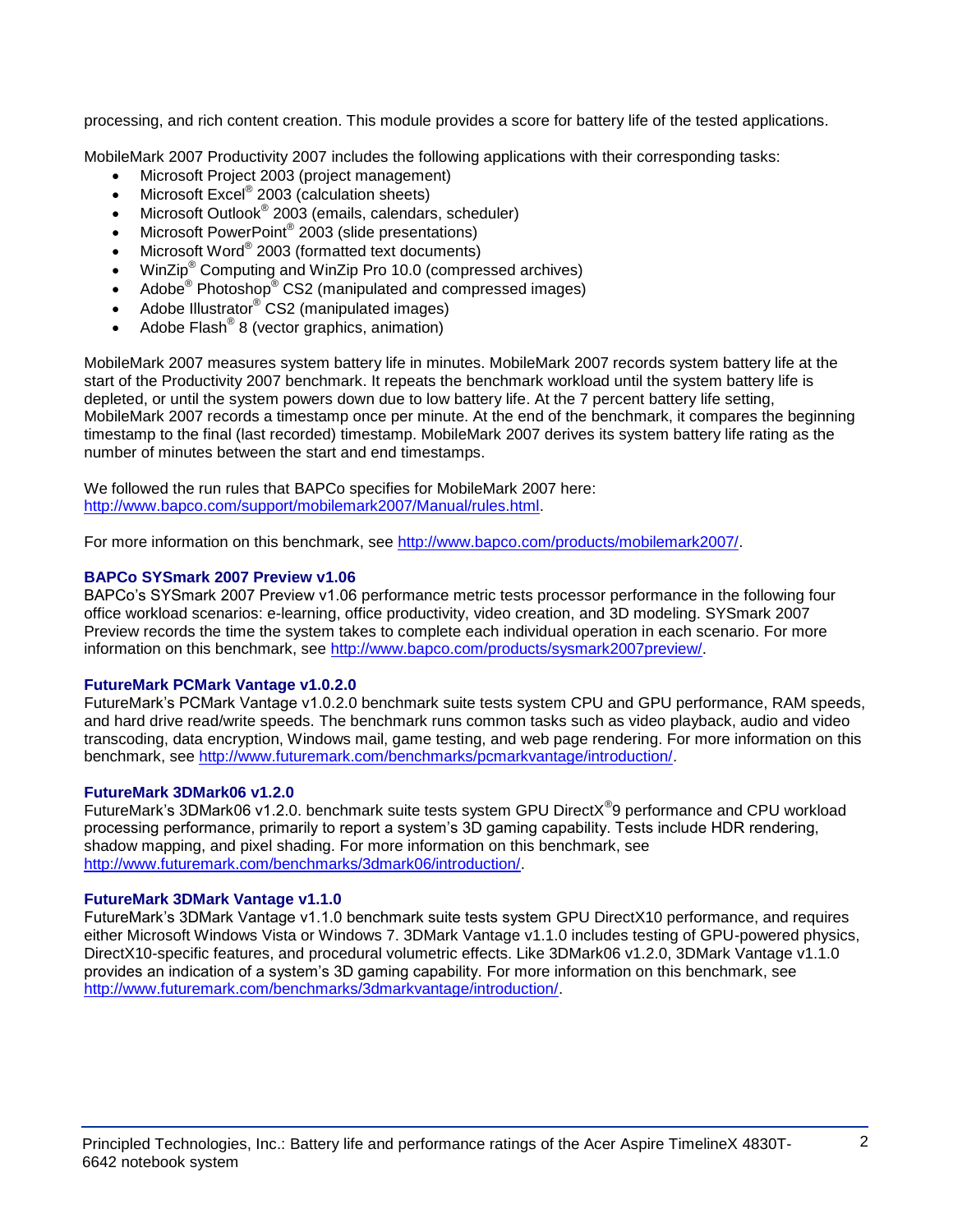## **Test results**

Figure 2 presents the median scores for the Acer Aspire TimelineX 4830T-6642 notebook system on the benchmark tests we performed. For both MobileMark 2007 Productivity and SYSmark 2007 Preview, we conducted one conditioning run. We then conducted three official runs. For the remaining benchmarks, we conducted three runs. For MobileMark, we used the median of the Battery Life scores to determine the Performance Qualification score. In the event of a tie, we chose the run with the higher Performance Qualification score. For PCMark Vantage, we used the median of the PCMark Suite scores to determine the sub-scores. In the event of a tie, we chose the run with the higher Productivity score. For 3DMark06 and 3DMark Vantage, we used the median of the 3DMark Scores to determine the sub-scores. In the event of a tie, we chose the run with the higher CPU score. There were no ties in any of our tests. (Complete test results appear in Appendix A.)

| <b>Test</b>                                                      | <b>Score</b> |  |
|------------------------------------------------------------------|--------------|--|
| BAPC0 MobileMark 2007 v1.06 Productivity (61 nits)               |              |  |
| MobileMark 2007 - Productivity - Performance Qualification score | 269          |  |
| MobileMark 2007 - Productivity - Battery Life score (minutes)    | 617          |  |
| BAPCo SYSmark 2007 Preview v1.06                                 |              |  |
| SYSmark 2007 Preview v1.06 Rating                                | 185          |  |
| SYSmark 2007 Preview v1.06 - E-Learning                          | 167          |  |
| SYSmark 2007 Preview v1.06 - VideoCreation                       | 202          |  |
| SYSmark 2007 Preview v1.06 - Productivity                        | 169          |  |
| SYSmark 2007 Preview v1.06 - 3D                                  | 207          |  |
| <b>Futuremark PCMark Vantage 1.0.2.0</b>                         |              |  |
| <b>PCMark Suite</b>                                              | 6,285        |  |
| <b>Memories Suite</b>                                            | 4,060        |  |
| <b>TV and Movies Suite</b>                                       | 4,190        |  |
| <b>Gaming Suite</b>                                              | 4,785        |  |
| <b>Music Suite</b>                                               | 6,386        |  |
| <b>Communication Suite</b>                                       | 5,949        |  |
| <b>Productivity Suite</b>                                        | 5,109        |  |
| <b>HDD Test Suite</b>                                            | 3,454        |  |
| 3DMark06 1.2.0                                                   |              |  |
| <b>3D Mark Score</b>                                             | 4,744        |  |
| SM2.0 Score                                                      | 1,624        |  |
| HDR/SM3.0 Score                                                  | 1,914        |  |
| <b>CPU Score</b>                                                 | 3,235        |  |
| 3DMark Vantage 1.1.0 run in Entry Level mode                     |              |  |
| <b>3DMark Score</b>                                              | 8,993        |  |
| <b>GPU Score</b>                                                 | 9,072        |  |
| <b>CPU Score</b>                                                 | 8,763        |  |
| 3DMark Vantage 1.1.0 run in Performance Level mode               |              |  |
| <b>3DMark Score</b>                                              | 1,915        |  |
| <b>GPU Score</b>                                                 | 1,517        |  |
| <b>CPU Score</b>                                                 | 8,815        |  |

**Figure 2: Median benchmark scores for the Acer Aspire TimelineX 4830T-6642 notebook system we tested.**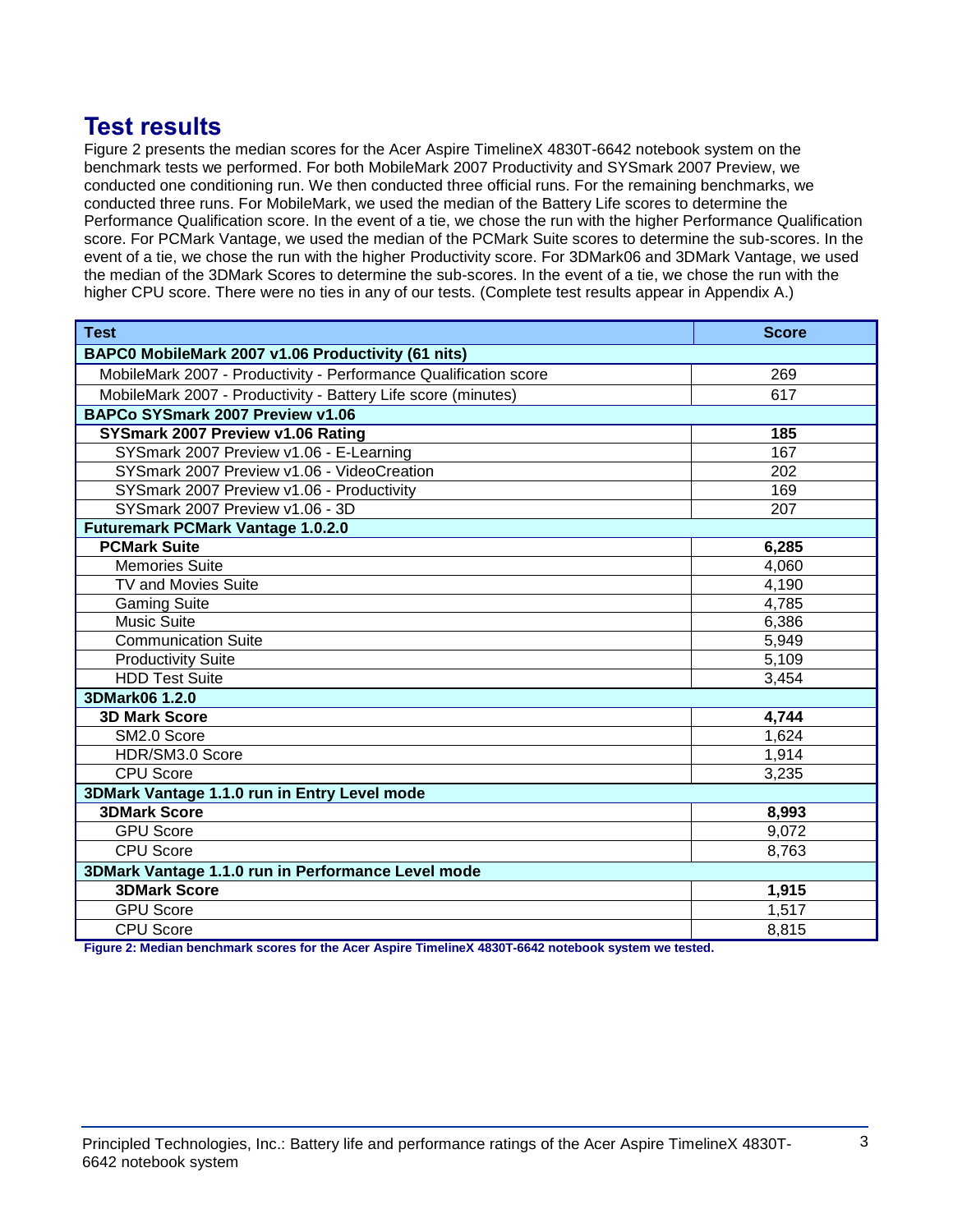# **Test methodology**

This section details the methodologies we followed in testing the system.

#### **Measuring battery life with MobileMark 2007**

#### **Antivirus software conflicts**

MobileMark 2007 is not compatible with any virus-scanning software, so we uninstalled any such software present on the notebook PCs before we installed the benchmark.

#### **Pre-installed software conflicts**

MobileMark 2007 installs the following applications, which its test scripts employ:

- Adobe Photoshop 6.0.1
- InterVideo WinDVD<sup>®</sup> 6.0
- Macromedia® Flash® 5.0
- Microsoft Excel 2002
- Microsoft Outlook 2002
- **Microsoft PowerPoint 2002**
- Microsoft Word 2002
- Microsoft Visual<sup>®</sup> C++ 2005 Redistributable
- Netscape<sup>®</sup> Communicator 6.01
- Network Associates McAfee<sup>®</sup> VirusScan<sup>®</sup> 5.13
- WinZip Computing WinZip 8.0

If any of these applications are already on the system under test, they could cause problems with the benchmark due to software conflicts. To avoid any such issues, before we installed the benchmark, we uninstalled all conflicting pre-installed software applications, including different versions of any of the programs MobileMark 2007 uses.

#### **Display brightness and power settings**

The brightness of a notebook's display affects its battery life. Therefore, BAPCo requires that, before you test with MobileMark 2007, you do the following step: make sure the brightness of the notebook's monitor is greater than or equal to 60 nits on a completely white screen while the notebook is unplugged and running on battery power. The measurement follows the standards from the Video Electronics Standards Association [\(www.vesa.org/Standards/summary/2001\\_6a.htm\)](http://www.vesa.org/Standards/summary/2001_6a.htm).

We complied with this standard for all the tests we ran by setting the notebook PC's brightness as close to 60 nits as we could without going below that brightness level. We used the following procedure before we started each test. Note: This procedure assumes we began with the notebook plugged into the power supply.

- 1. To create a completely blank, white screen, open Microsoft Paint by clicking Start $\rightarrow$ All Programs→Accessories→Paint.
- 2. Open the Attributes by pressing Ctrl+E.
- 3. Enter dimensions that are larger than the current screen resolution. For example, if the screen resolution is 1,280 x 800, type 1600 for Width and 1200 for Height.
- 4. Click OK.
- 5. Press Ctrl+F to view the bitmap image and render the screen totally white.
- 6. Wait 45 minutes to allow the screen to warm.
- 7. Unplug the notebook from the power supply, and measure the display's brightness using a luminance meter in the center of the screen. (We used the Gossen Mavolux5032C.)
- 8. If the reading is below or significantly greater than 60 nits, use the notebook's keyboard screenbrightness-adjustment keys to bring the display as close to 60 nits as possible, then retest.
- 9. Allow the notebook to run on battery power for 10 minutes, re-measure the display, and adjust the brightness up or down as necessary.
- 10. Verify that the notebook saved the brightness setting by plugging in the system, unplugging it, and taking another reading.

Note: If the notebook did not save this setting, use its power-management application(s) to set the brightness appropriately, and save that setting. If saving the settings is ineffective, use the keyboard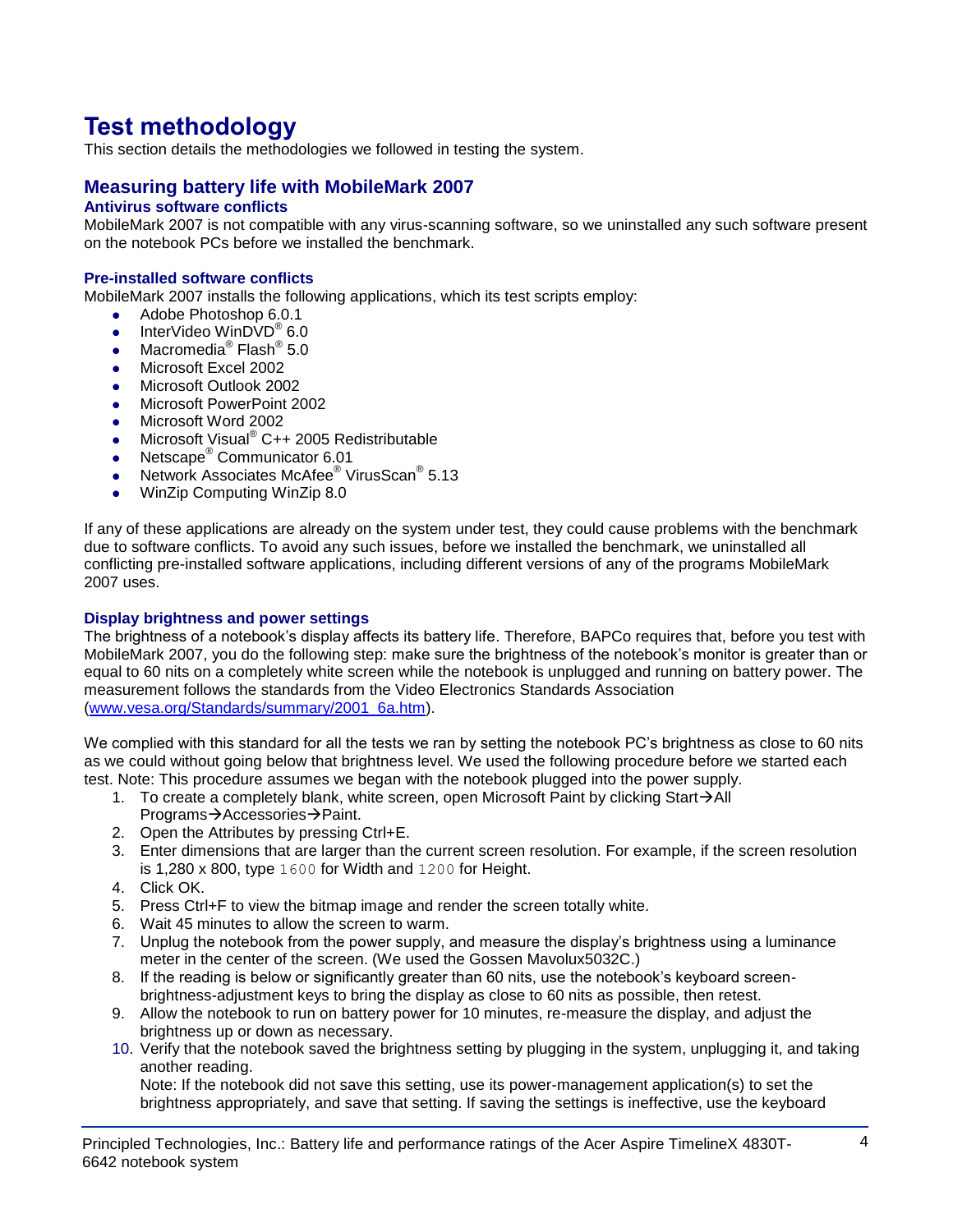brightness setting keys to adjust the screen to bring the display as close to 60 nits as possible. Next, note how many times you pressed the button to achieve the desired brightness. After unplugging the system under test, use the keyboard to set the desired brightness by pressing the brightness button as many times as you previously noted to return the screen to the correct brightness level.

#### **BAPCo AutoConfig Tool v2.4.1**

This tool supports three levels of configuration:

- 1 . Only makes changes that are REQUIRED in order for the benchmark to run.
- 2 . Additionally, makes changes that are RECOMMENDED for repeatable results.
- 3 . Additionally, makes changes that help ensure best results.

We choose Level 3 in the AutoConfig tool.

The BAPCo AutoConfig tool makes the following configuration changes at each of the three levels:

#### **Level 1—Required**

- Creates and activates a new power scheme that it names MobileMark 2007
- Disables hibernate, standby, and display standby
- Sets hard drive timeout and CPU power management Note: See the following Power schemes section for details on this scheme
- Disables Screen Saver
- Disables Windows Update
- Disables Desktop Cleanup Wizard
- Disables User Account Control (UAC)
- Disables Sidebar

#### **Level 2—Recommended**

- Completes Level 1
- Disables Windows Security Center warning messages
- Disables Windows Firewall
- Disables incoming Remote Desktop connections
- Disables Windows Error Reporting to Microsoft
- Prevents the Welcome Center from running at startup

#### **Level 3—Best scores**

- Completes Level 1 and Level 2
- Disables Windows Defender

#### **Power schemes**

The BAPCo AutoConfig tool creates a MobileMark 2007 power scheme, which makes the following power option changes:

- a . Additional settings:
	- Require a password on wakeup: No
- b . Hard disk:
	- Turn off hard disk after: 3 minutes
- c . Wireless Adapter Settings:
	- Power Saving Mode: Maximum Power Saving
- d. Sleep:
	- Sleep after: Never
- e . USB settings
	- USB selective suspend setting: Enabled
- f . Power buttons and lid:
	- Lid close action: Do nothing
	- Power button action: Shut down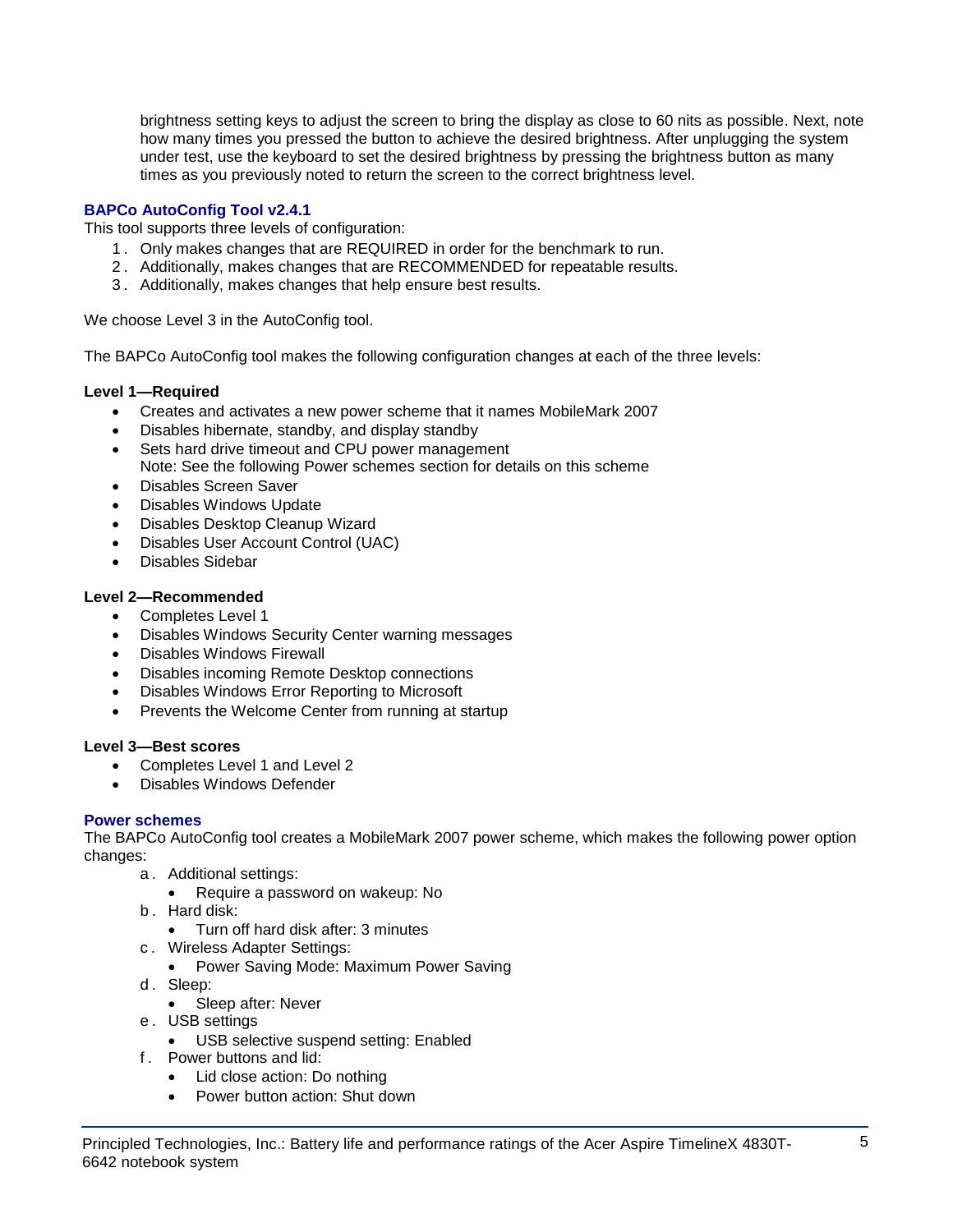- Sleep button action: Sleep
- Start menu power button: Shut down
- g . PCI Express:
	- **Link State Power Management: Maximum power savings**
- h . Processor power management:
	- Minimum processor state: 5%
	- Maximum processor state: 100%
- i. Search and Indexing:
	- Power Savings Mode: Power Saver
- j. Display:
	- Turn off display after: Never
	- Adaptive display: Off (Extends the time that Windows waits to turn off the display)
	- Display brightness: 100% (We then adjust the brightness percentage to be no less than 60 nits)
- k . Multimedia settings:
	- When sharing media: Prevent idling to sleep
- l. Battery:
	- Critical battery action: Shut down (on battery), Do nothing (plugged in)
	- Low battery level: 0%
	- Critical battery level: 0%
	- Low battery notification: Off
	- Low battery action: Do nothing

#### **Installing MobileMark 2007 v.1.06 and configuring the system for testing**

- 1. Turn off the wireless network adapter by using the external toggle switch.
- 2. Insert the MobileMark 2007 Install DVD in the notebook PC's DVD drive.
- 3. When the Autoplay appears, click Run setup.exe.
- 4. At the Welcome screen, click Next.
- 5. Accept the license agreement, and click Next.
- 6. At the Choose Destination Location screen, accept the default location of C:\ProgramFiles (x86)\BapCo\MobileMark 2007, and click Next.
- 7. At the Ready to Install the Program screen, click Install.
- 8. At the InstallShield Wizard Complete screen, click Finish.
- 9. Download MobileMark 2007 Patch 5 from [http://www.bapco.com/support,](http://www.bapco.com/support) saving the download to the desktop.
- 10. Double-click the MobileMark 20007 Patch 5 desktop icon.
- 11. In the 7-Zip self-extracting archive window, select a location to extract the installation files, and click Extract.
- 12. Browse to the location of the extracted files, and double-click the MobileMark 2007 folder.
- 13. Double-click the MobileMark2007\_patch folder.
- 14. Double-click setup.
- 15. At the Welcome screen, click Next.
- 16. At the Update Complete window, click Finish.
- 17. Run the BAPCo Auto-configuration tool, v.2.4.1, or manually set the power options:
	- a. Insert the Auto-configuration tool disc in the notebook PC's DVD drive.
	- b. Double-click BAPCo\_AutoConfig.bat.
	- c. Type M to choose MobileMark 2007.
	- d. Type 3 to choose the changes that produce the best possible scores.
	- e. Type  $R$  to restart the system when the application prompts you to do so.
- 18. Adjust the screen brightness to no less than 60 nits:
	- a. Click the Windows start button, and type  $power$  options in the Windows Start Search box.
	- b. Click Change plan settings.
	- c. Click Change advanced power settings.
	- d. Expand the Display option, and change the Display brightness on battery and plugged in to the correct percentage that produces no less than 60 nits.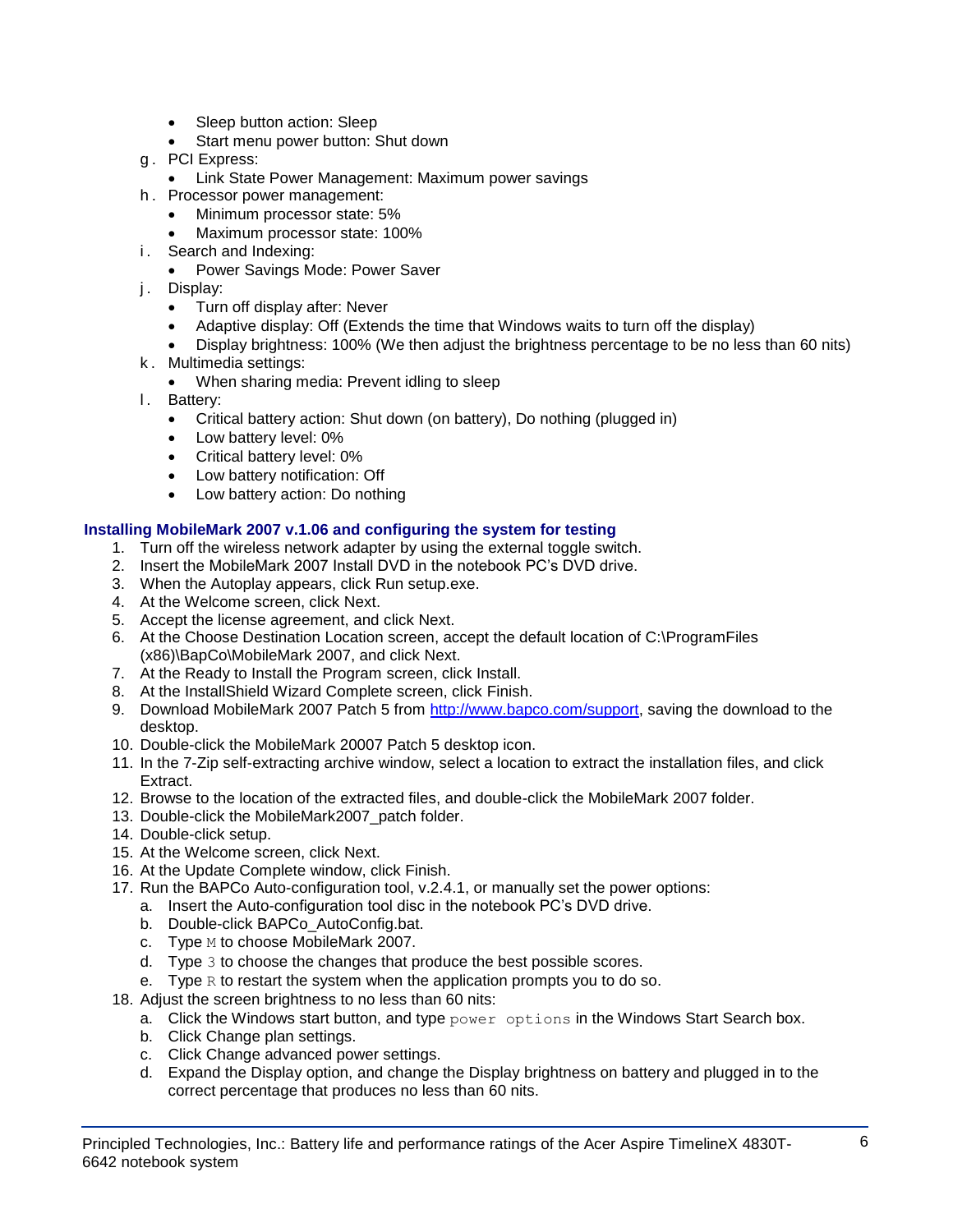Note: If you are unable to save these settings, please see the Displaying Brightness section above.

- 19. Disable automatic disk defragmentation:
	- a. Click the Windows start button, type disk defragmenter in the Windows Start Search box, and press Enter.
	- b. Click Configure Schedule.
	- c. Uncheck the box next to Run on a schedule, and click OK.
	- d. Click Close.
- 20. Disable System Protection:
	- a. Click the Windows start button, and type System in the Windows Start Search box. In the search results that appear, click System under the Control Panel heading.
	- b. Click System Protection in the left pane.
	- c. In the System Properties window under the System Protection tab, click the first Available Drive under the Protection Settings heading, and click Configure.
	- d. Click the Turn off system protection radio button, and click OK.
	- e. When prompted with Are you sure you want to turn off system protection on this drive?, click Yes.
	- f. Repeat steps c through e for any other Available Drives as necessary.
	- g. Click OK, and close the System window.
- 21. Disable Windows Desktop Search indexing:
	- a. Click the Windows start button, type Indexing Options in the Windows Start Search box, and press Enter.
	- b. Click Modify.
	- c. Under Change selected locations, uncheck the boxes next to each indexed location, and click OK. d. Click Close.
- 22. Defragment the hard drive(s):
	- a. Click the Windows start button, type disk defragmenter in the Windows Start Search box, and press Enter.
	- b. Highlight the local disk drive under Current status, and click Defragment disk.
	- c. When the process is complete, click Close.

#### **Conditioning the battery**

- 1. Plug the AC power adapter into the notebook PC, and completely charge the battery.
- 2. Install MobileMark 2007 v1.06, following the steps we outlined in the Installing MobileMark 2007 section earlier in this section.
- 3. Double-click the MobileMark 2007 icon on the desktop.
- 4. Highlight the Productivity 2007 item in the left panel.
- 5. Type System Conditioning as the name for this test in the Project Name field in the top-right panel, and click Next Step.
- 6. If MobileMark 2007 lists no problems or warnings, click Next Step. If it does list any problems or warnings, close MobileMark 2007, and correct the problem(s) before proceeding.
- 7. After the benchmark integrity check, click Next in the Preparing a new test window.
- 8. When prompted, unplug the AC power adapter. The Productivity 2007 test begins immediately.
- 9. The test is complete when the notebook PC has fully depleted its battery and is no longer operational when running on battery power.
- 10. Plug the AC power adapter into the notebook PC, and completely charge the battery.

#### **Measuring battery life with MobileMark 2007 v.1.06**

We performed the following steps to run the MobileMark Productivity 2007 benchmark:

- 1. Double-click the MobileMark 2007 icon on the desktop.
- 2. Select the Productivity 2007 test by highlighting it in the left panel.
- 3. Enter a name for this test in the Project Name field in the top right panel, and click Next Step.
- 4. If MobileMark 2007 lists no problems or warnings, click Next. If it does list any problems or warnings, close MobileMark 2007, and correct the problem(s) before proceeding.
- 5. After the benchmark integrity check, click Next in the Preparing a new test window.
- 6. When prompted, unplug the AC power adapter. The test begins immediately.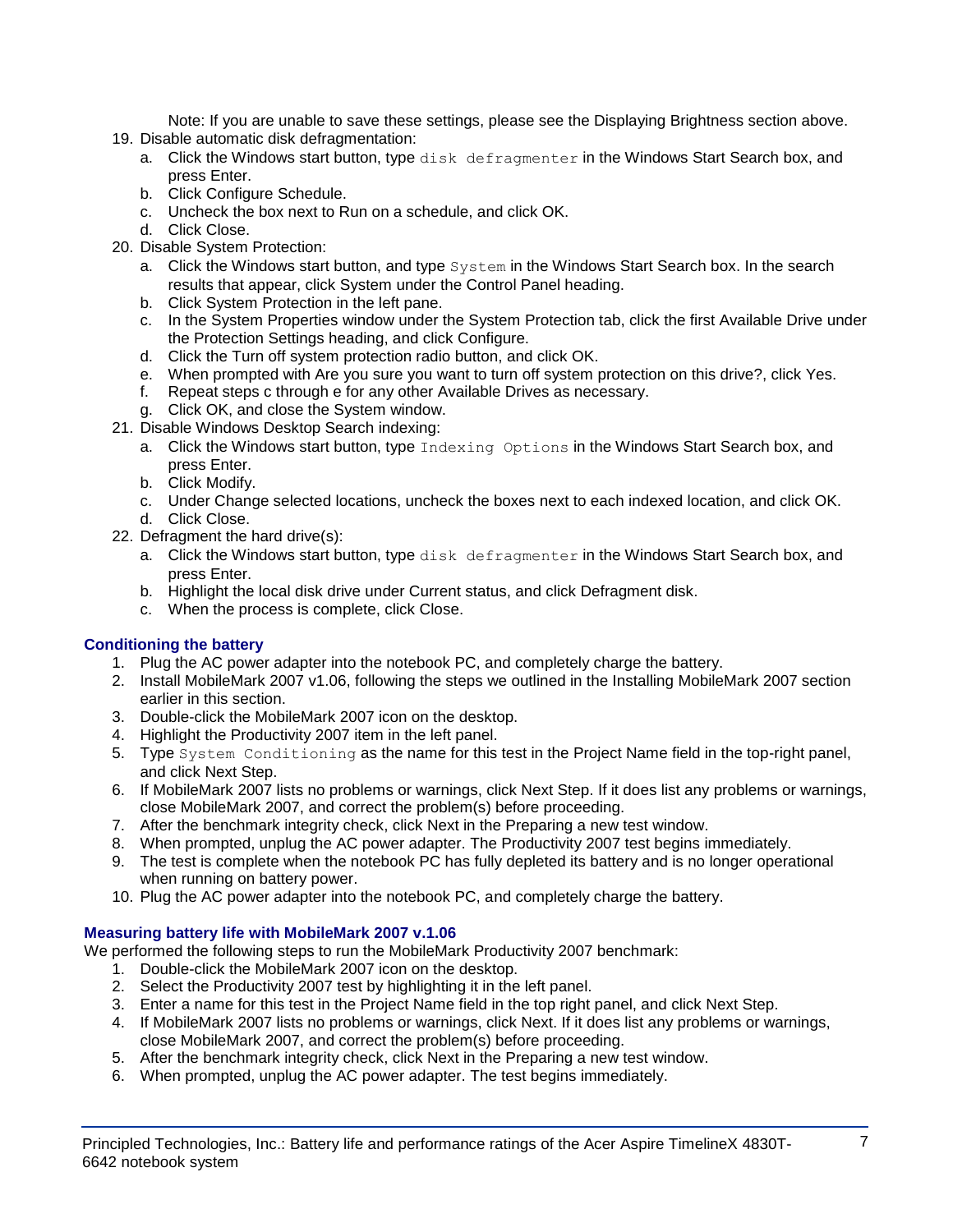7. The Productivity 2007 test is complete when the notebook PC has fully depleted its battery and is no longer operational when running on battery power.

We executed the MobileMark Productivity 2007 test three times on the system and took the median battery life run as the representative score for that test.

#### **Getting the MobileMark 2007 results**

After each MobileMark Productivity 2007 test completed, we plugged the AC power adapter into the notebook PC and turned on the system. MobileMark 2007 started automatically after the system booted, analyzed the test scores, and opened the Test Results Viewer with the results from the last test.

To submit these results to BAPCo, we saved the test results directory by performing the following steps:

- 1. Browse to the C:\ Program Files (x86)\BAPCo\MobileMark 2007\results directory.
- 2. Select My Computer.
- 3. Select Local Disk (C:).
- 4. Select the Program Files directory.
- 5. Select the BAPCo directory.
- 6. Select the MobileMark2007 directory.
- 7. Select the results directory. (Note: The name of the directory for the Productivity 2007 results is the name you gave the test in Step 3 of the MobileMark Productivity 2007 process.)

#### **Measuring performance with BAPCo SYSmark 2007 Preview v1.06**

#### **Addressing antivirus software conflicts**

SYSmark 2007 is not compatible with any virus-scanning software, so we uninstalled any such software that was present on the notebook PC before we installed the benchmark.

#### **Addressing pre-installed software conflicts**

SYSmark 2007 installs the following applications, which its test scripts employ:

- Adobe Photoshop 6.0.1
- InterVideo WinDVD 6.0
- Macromedia Flash 5.0
- Microsoft Excel 2002
- Microsoft Outlook 2002
- Microsoft PowerPoint 2002
- Microsoft Word 2002
- Microsoft Visual C++ 2005 Redistributable
- Netscape Communicator 6.01
- Network Associates McAfee VirusScan 5.13
- WinZip Computing WinZip 8.0

If any of these applications are already on the system under test, they cause problems with the benchmark due to software conflicts. To avoid any such issues, we uninstalled all conflicting pre-installed software applications, including different versions of any of the programs SYSmark 2007 uses. We did this before we installed the benchmark.

#### **Setting up the test**

- 1. Reset the system to the base test image.
- 2. Disable the User Account Control.
	- a. Click the Windows start button, and type Change User Account Settings.
	- b. In the User Account Control Settings window, move the slider down to Never notify.
	- c. Click OK.
	- d. Click the You must restart your computer to apply these changes pop-up message that appears at the bottom right of the screen, and click Restart Now.
- 3. Insert the SYSmark 2007 Preview Disc 1 installation disc into the DVD drive.
- 4. In the Autoplay window that appears, click Run setup.exe.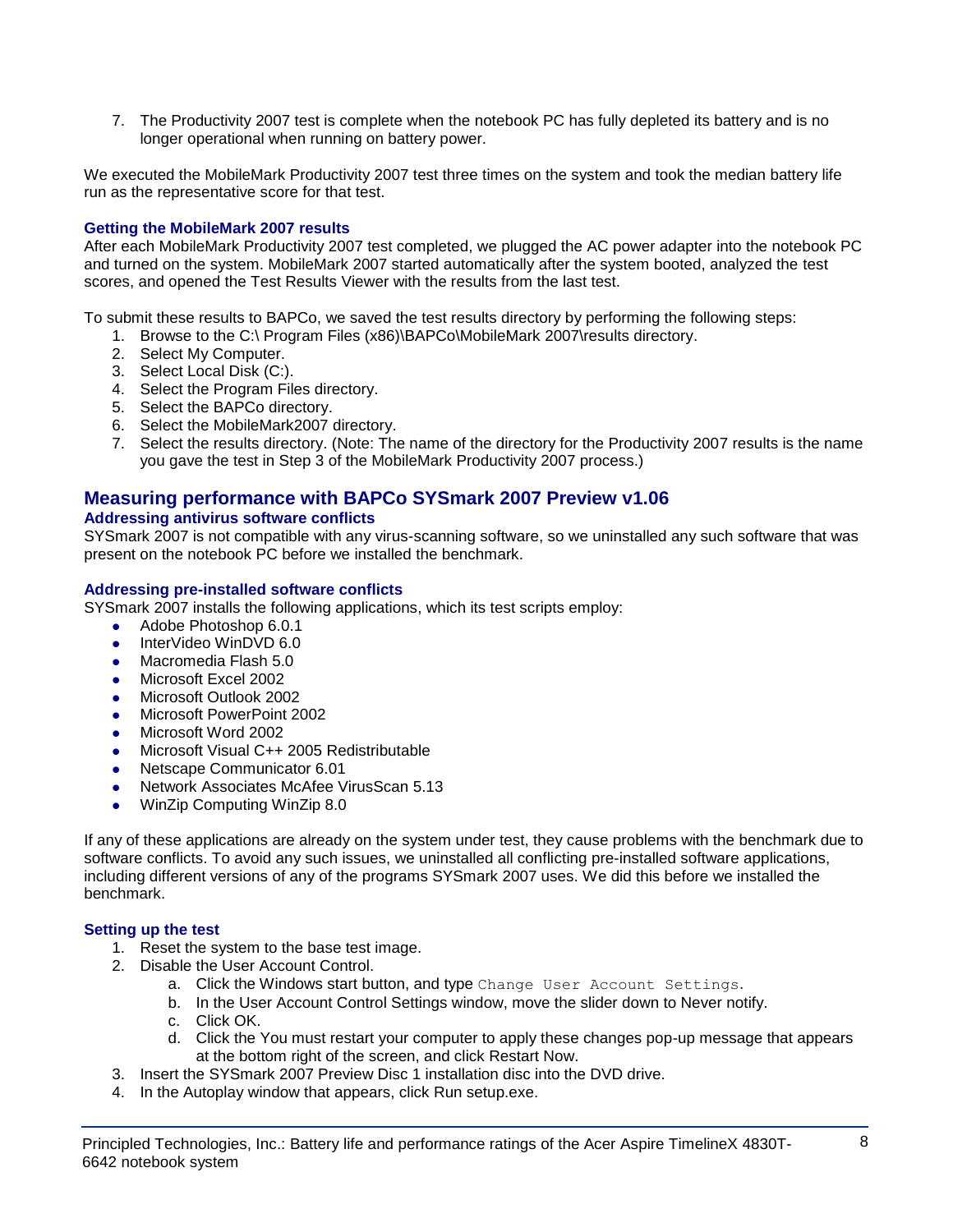- 5. At the Welcome to InstallShield Wizard screen, click Next.
- 6. At the License Agreement screen, select I accept the terms in the License Agreement, and click Next.
- 7. At the Choose Destination Location screen, click Next.
- 8. At the Ready to Install the Program screen, click Install.
- 9. When the application prompts you to do so, remove SYSmark 2007 Preview Disc 1, and insert SYSmark Preview Disc 2 into the DVD drive. Click OK.
- 10. When the installation is complete, click Finish.
- 11. Download SYSmark 2007 Preview Patch 5 from [http://www.bapco.com/support,](http://www.bapco.com/support) saving the download to the desktop.
- 12. Double-click the SYSmark2007Preview-Patch5.exe.
- 13. In the 7-Zip self-extracting archive window, select a location to extract the installation files, and click Extract.
- 14. Browse to the location of the extracted files, and double-click on the SYSmark2007 file folder.
- 15. Double-click setup.exe.
- 16. At the Welcome screen, click Next.
- 17. At the Update Complete screen, click Finish.
- 18. Run the BAPCo Auto-configuration tool, v.2.4.1, or manually set the power options:
	- a. Insert the Auto-configuration tool in the notebook PC's DVD drive.
		- b. Double-click BAPCo\_AutoConfig.bat.
		- c. Type S and press Enter to choose SYSmark 2007.
		- d. Type 3 and press Enter to choose the changes that produce the best possible scores.
		- e. Type  $R$  and press Enter to reboot the system when the application prompts you to do so.

#### **Running the test**

- 1. Launch SYSmark 2007 Preview by double-clicking the desktop icon.
- 2. Click Run.
- 3. Select Official Run, choose 3 Iterations, check the box beside Perform conditioning run, and enter a name for that run.
- 4. When the benchmark completes and the main SYSmark 2007 Preview menu appears, click Save FDR to create a report.
- 5. Click OK to close the additional comments window, and select the location to save the report.
- 6. Select the desktop, and click Save.
- 7. Record the SYSmark results.

## **Measuring disk performance with PCMark Vantage 1.0.2.0**

#### **Installing and patching PCMark Vantage**

- 1. Download the PCMark\_Vantage\_v100\_installer.exe Windows package from [www.futuremark.com/benchmarks/pcmarkvantage/download/.](http://www.futuremark.com/benchmarks/pcmarkvantage/download/)
- 2. Install PCMark Vantage 1.0.0 with the default options by double-clicking the PCMark\_Vantage\_v100\_installer.exe file.
- 3. At the Welcome screen, click Next.
- 4. At the License Agreement window, click I accept the terms of the license agreement, and click Next.
- 5. At the Setup Type window click Express, and click Next.
- 6. At the Ready to Install the Program window, click Install.
- 7. When the PCMark Vantage Read Me page opens in your web browser, review the document, and click Close when you are finished.
- 8. At the InstallShield Wizard complete screen, click Finish.
- 9. Launch PCMark Vantage 1.0.0 by clicking on the PCMark Vantage x64 desktop icon. Enter the registration code, click Register, and click OK.
- 10. Exit PCMark Vantage 1.0.0.
- 11. Download the PCMark Vantage 1.0.2.0 Patch (PCMark\_Vantage\_v102\_patch\_1901.exe Windows package) from [www.futuremark.com/benchmarks/pcmarkvantage/download/.](http://www.futuremark.com/benchmarks/pcmarkvantage/download/)
- 12. Install the patch by double-clicking the PCMark\_Vantage\_v102\_patch\_1901.exe file.
- 13. At the Welcome screen, click Next.
- 14. At the Update Complete screen, click Finish.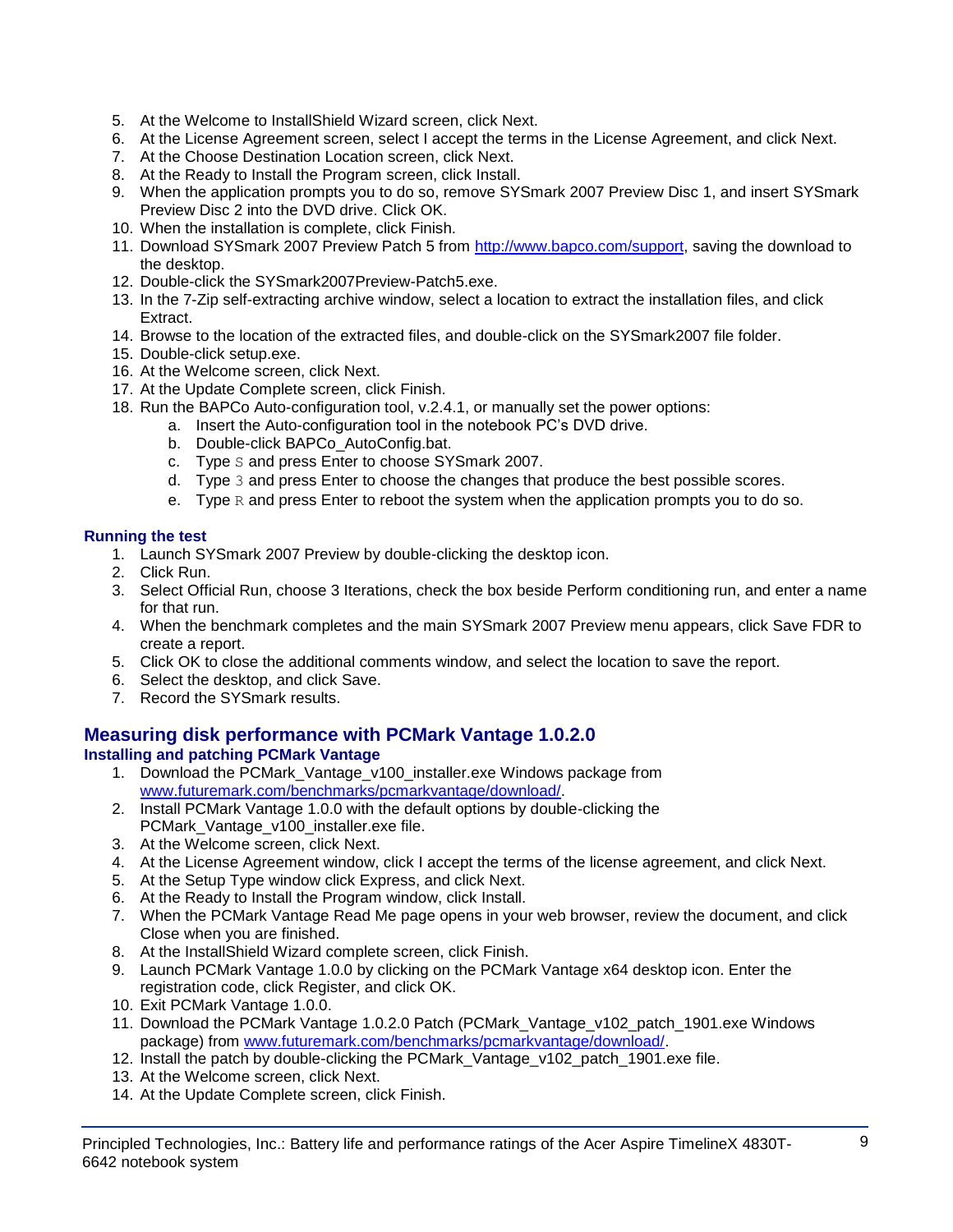#### **Running PCMark Vantage 1.0.2.0**

- 1. Reboot the system, and wait 2 minutes.
- 2. Double-click the PCMark Vantage desktop icon to launch the benchmark.
- 3. Verify all test suites are selected, and that the HDD Suite target is set to C:.
- 4. Accept the default settings, and click Run Benchmark.
- 5. When the benchmark run completes, click Submit results.
- 6. Take a screenshot of the results, and record them as follows:
	- PCMark Suite
	- Memories Suite
	- TV and Movies Suite
	- **•** Gaming Suite
	- Music Suite
	- Communication Suite
	- Productivity Suite
	- HDD Test Suite
- 7. Perform steps 1 through 6 two more times, and report the median of the three runs.

#### **Measuring graphics performance with 3DMark06 1.2.0 Installing and patching 3DMark06**

- 1. Download the 3DMark06 v120 1901.exe package from [http://www.futuremark.com/benchmarks/3dmarkvantage/download/.](http://www.futuremark.com/benchmarks/3dmarkvantage/download/)
- 2. Install 3DMark06 1.2.0 with the default options by double-clicking the 3DMark06\_v120\_1901.exe file.
- 3. At the Welcome screen, click Next.
- 4. At the License Agreement screen, click the I accept the terms of the license agreement radio button, and click Next.
- 5. At the Installation Destination screen, accept default destination by clicking Next.
- 6. At the begin installation screen, click Install.
- 7. When the Question pop-up appears, click Yes.
- 8. At the Installing Microsoft DirectX pop-up, click the I accept the agreement radio button, and click Next.
- 9. At the DirectX Setup screen, click Next.
- 10. At the Installation Complete screen, click Finish.
- 11. At the OpenAL Installer screen, click OK.
- 12. At the OpenAL Installer message pop-up, click OK.
- 13. At the FutureMark Registration screen, enter the registration code, and click Next.
- 14. At the InstallShield Wizard Complete screen, click Finish.
- 15. When the 3DMark06 Read Me page appears in your Web browser, review the document, and click Close when you are finished.

#### **Running 3DMark06 1.2.0**

- 1. Reboot the system and wait 2 minutes.
- 2. Double-click the 3DMark06 desktop icon to launch the benchmark.
- 3. Close the Tip of the Day pop-up.
- 4. Click Select… under Tests, and click Select all. Click OK.
- 5. Accept the default settings, and click Run 3DMark.
- 6. When the benchmark run completes, click To Excel, and safe the results as an Excel file by clicking Save.
- 7. Record the results from the 3DMark Score window or the Excel file as follows:
	- 3D Mark Score
	- SM2.0 Score
	- HDR/SM3.0 Score
	- CPU Score
- 8. Perform steps 1 through 6 two more times, and report the median of the three runs.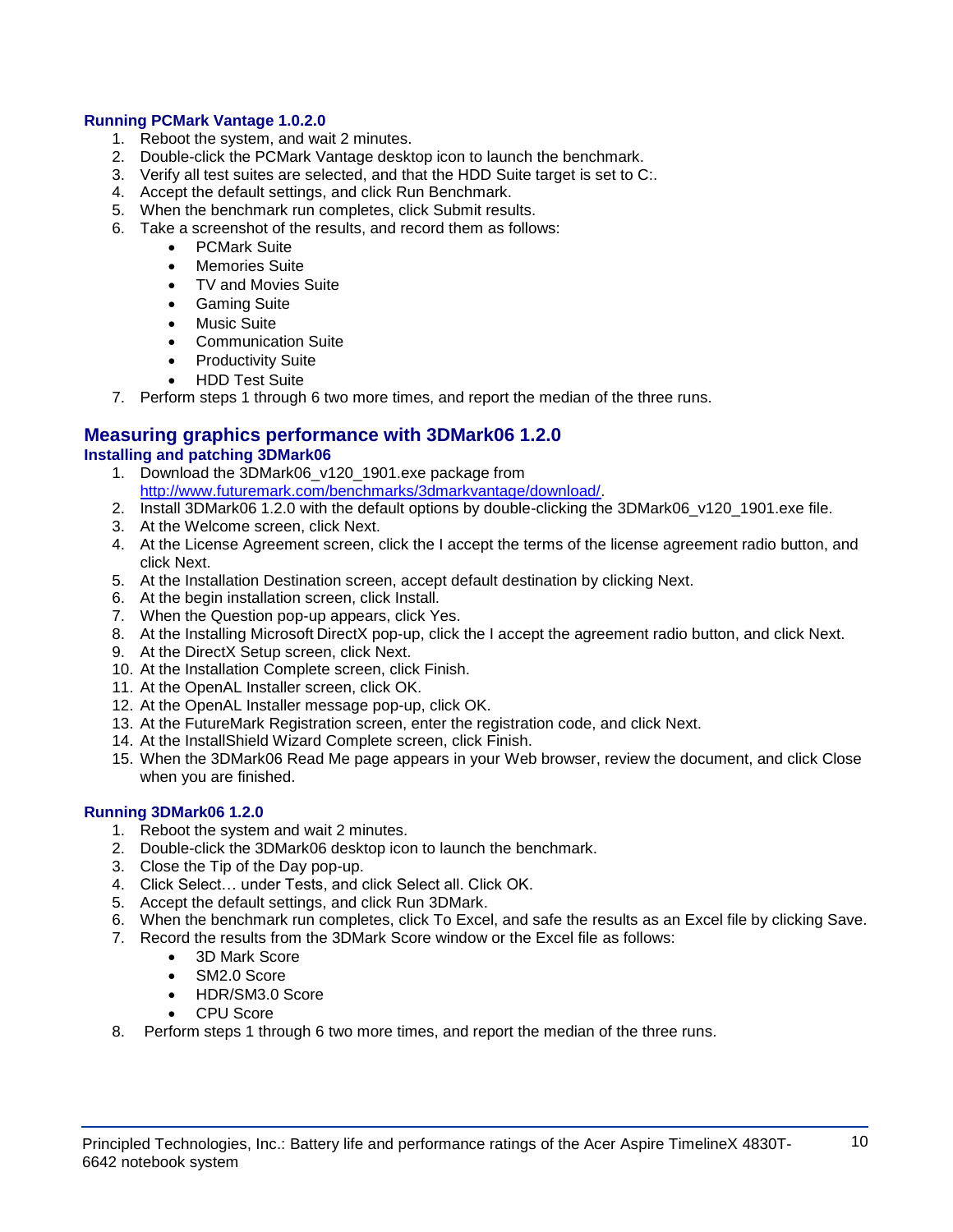#### **Measuring graphics performance with 3DMark Vantage 1.1.0 Installing and patching 3DMark Vantage**

- 1. Download the 3DMark\_Vantage\_v110\_installer.exe Windows package from [http://www.futuremark.com/benchmarks/3dmarkvantage/download/.](http://www.futuremark.com/benchmarks/3dmarkvantage/download/)
- 2. Install 3DMark Vantage 1.1.0 with the default options by double-clicking the 3DMark\_Vantage\_v110\_installer.exe file.
- 3. At the Welcome screen, click Next.
- 4. At the License Agreement screen, click I accept the terms of the license agreement, and click Next.
- 5. At the Setup Type screen, click Express, and click Next.
- 6. At the Ready to Install the Program screen, click Install.
- 7. When the 3DMark Vantage Read Me page appears in your Web browser, review the document, and click Close when you are finished.
- 8. At the Setup Complete screen, click Finish.
- 9. Launch 3DMark Vantage 1.1.0 by double-clicking on the 3DMark Vantage desktop icon. Enter the registration code, and click Register.
- 10. Exit 3DMark Vantage 1.1.0.

#### **Running 3DMark Vantage 1.1.0**

For Entry-level results:

- 1. Reboot the system, and wait 2 minutes.
- 2. Double-click the 3DMark Vantage desktop icon to launch the benchmark.
- 3. In the 3DMark Vantage Main section, click the Preset drop-down menu arrow, and select Entry.
- 4. Click the Options tab, then click the Graphic Tests tab, and ensure that both tests are selected.
- 5. Click the CPU Tests tab, and ensure that both tests are selected.
- 6. Click the Feature Tests tab, and deselect all six tests by clicking the check mark by each title.
- 7. Click Run Benchmark.
- 8. When the benchmark run completes, take a screenshot of the results, and record them as follows:
	- 3DMark Score
		- GPU Score
		- CPU Score
- 9. Perform steps 1 through 8 two more times, and report the median of the three runs.

For Performance-level results:

- 1. Reboot the system, and wait 2 minutes.
- 2. Double-click the 3DMark Vantage desktop icon to launch the benchmark.
- 3. In the 3DMark Vantage Main section, click the Preset pull-down menu arrow, and select Performance.
- 4. Click the Options tab, then click the Graphic Tests tab, and ensure that both tests are selected.
- 5. Click the CPU Tests tab, and ensure that both tests are selected.
- 6. Click the Graphic Tests tab, and ensure that both tests are selected.
- 7. Click the CPU Tests tab, and deselect both tests by clicking the check mark by each title.
- 8. Click the Feature Tests tab, and deselect all six tests by clicking the check mark by each title.
- 9. Click Run Benchmark.
- 10. When the benchmark run completes, take a screenshot of the results, and record them as follows:
	- 3DMark Score
	- GPU Score
	- CPU Score
- 11. Perform steps 1 through 10 two more times, and report the median of the three runs.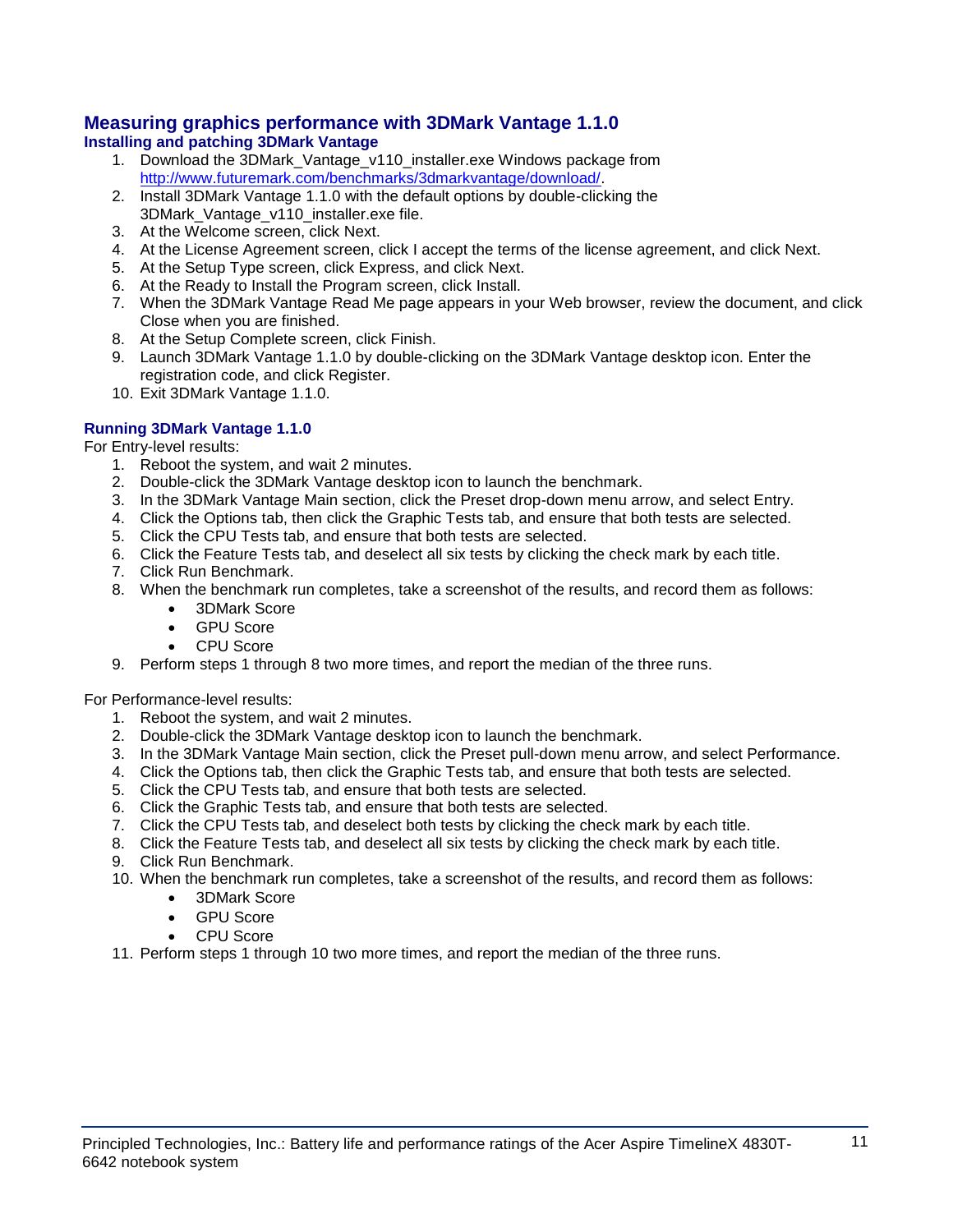## **Appendix A – Complete test results**

Figure 3 presents the complete MobileMark 2007 Productivity 2007 test results for the test system. We conducted one conditioning run followed by three official MobileMark 2007 Productivity 2007 runs.

| <b>Test</b>                                                                   | <b>Score</b> |
|-------------------------------------------------------------------------------|--------------|
| <b>MobileMark 2007 Productivity 2007</b>                                      |              |
| MobileMark 2007 - Productivity 2007 - Performance Qualification score - Run 1 | 271          |
| MobileMark 2007 - Productivity 2007 - Performance Qualification score - Run 2 | 268          |
| MobileMark 2007 - Productivity 2007 - Performance Qualification score - Run 3 | 269          |
| MobileMark 2007 - Productivity 2007 - Battery Life score (minutes) - Run 1    | 598          |
| MobileMark 2007 - Productivity 2007 - Battery Life score (minutes) - Run 2    | 617          |
| MobileMark 2007 - Productivity 2007 - Battery Life score (minutes) - Run 3    | 620          |
| SYSmark 2007 Preview v1.06                                                    |              |
| SYSmark 2007 Preview v1.06 Rating                                             | 185          |
| SYSmark 2007 Preview v1.06 - E-Learning                                       | 167          |
| SYSmark 2007 Preview v1.06 - VideoCreation                                    | 202          |
| SYSmark 2007 Preview v1.06 - Productivity                                     | 169          |
| SYSmark 2007 Preview v1.06 - 3D                                               | 207          |
| SYSmark 2007 Preview v1.06 - E-Learning Run 1                                 | 167          |
| SYSmark 2007 Preview v1.06 - VideoCreation Run 1                              | 198          |
| SYSmark 2007 Preview v1.06 - Productivity Run 1                               | 170          |
| SYSmark 2007 Preview v1.06 - 3D Run 1                                         | 207          |
| SYSmark 2007 Preview v1.06 - E-Learning Run 2                                 | 169          |
| SYSmark 2007 Preview v1.06 - VideoCreation Run 2                              | 196          |
| SYSmark 2007 Preview v1.06 - Productivity Run 2                               | 169          |
| SYSmark 2007 Preview v1.06 - 3D Run 2                                         | 206          |
| SYSmark 2007 Preview v1.06 - E-Learning Run 3                                 | 163          |
| SYSmark 2007 Preview v1.06 - VideoCreation Run 3                              | 211          |
| SYSmark 2007 Preview v1.06 - Productivity Run 3                               | 168          |
| SYSmark 2007 Preview v1.06 - 3D Run 3                                         | 207          |
| <b>Futuremark PCMark Vantage 1.0.2.0</b>                                      |              |
| PCMark Suite - Run 1                                                          | 6,447        |
| PCMark Suite - Run 2                                                          | 6,282        |
| PCMark Suite - Run 3                                                          | 6,285        |
| Memories Suite - Run 1                                                        | 4,122        |
| Memories Suite - Run 2                                                        | 4,069        |
| Memories Suite - Run 3                                                        | 4,060        |
| TV and Movies Suite - Run 1                                                   | 4,237        |
| TV and Movies Suite - Run 2                                                   | 4,180        |
| TV and Movies Suite - Run 3                                                   | 4,190        |
| Gaming Suite - Run 1                                                          | 4,705        |
| Gaming Suite - Run 2                                                          | 4,754        |
| Gaming Suite - Run 3                                                          | 4,785        |
| Music Suite - Run 1                                                           | 6,480        |
| Music Suite - Run 2                                                           | 6,343        |
| Music Suite - Run 3                                                           | 6,386        |
| Communication Suite - Run 1                                                   | 6,093        |
| Communication Suite - Run 2                                                   | 5,807        |
| Communication Suite - Run 3                                                   | 5,949        |
| Productivity Suite - Run 1                                                    | 5,111        |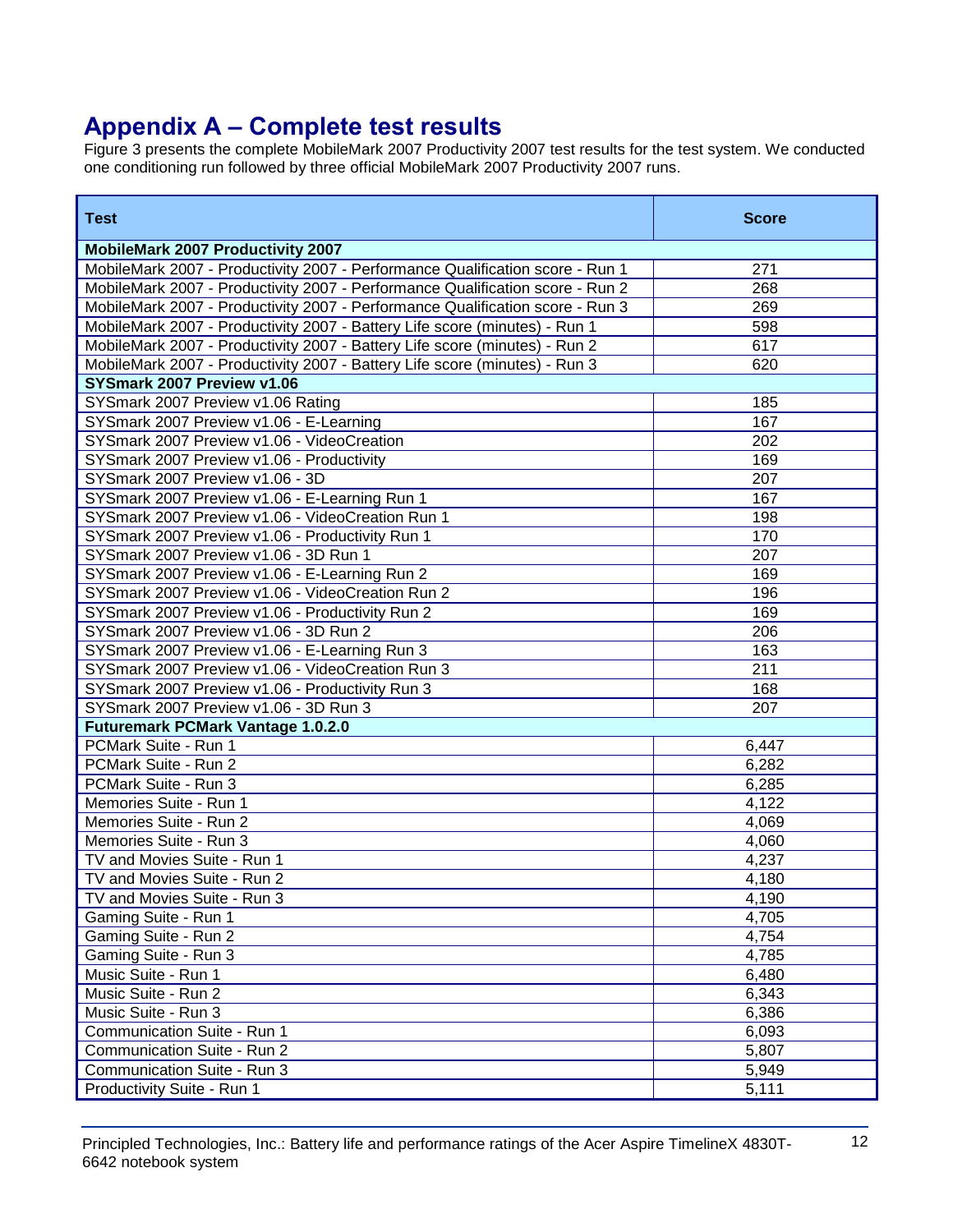| <b>Test</b>                                 | <b>Score</b> |
|---------------------------------------------|--------------|
| Productivity Suite - Run 2                  | 5,061        |
| Productivity Suite - Run 3                  | 5,109        |
| HDD Test Suite - Run 1                      | 3,483        |
| HDD Test Suite - Run 2                      | 3,451        |
| HDD Test Suite - Run 3                      | 3,454        |
| 3DMark06 1.2.0                              |              |
| 3D Mark Score - Run 1                       | 4,744        |
| SM2.0 Score - Run 1                         | 1,624        |
| HDR/SM3.0 Score - Run 1                     | 1,914        |
| CPU Score - Run 1                           | 3,235        |
| 3D Mark Score - Run 2                       | 4,747        |
| SM2.0 Score - Run 2                         | 1,618        |
| HDR/SM3.0 Score - Run 2                     | 1,919        |
| CPU Score - Run 2                           | 3,249        |
| 3D Mark Score - Run 3                       | 4,742        |
| SM2.0 Score - Run 3                         | 1,618        |
| HDR/SM3.0 Score - Run 3                     | 1,914        |
| CPU Score - Run 3                           | 3,268        |
| 3DMark Vantage 1.1.0 Entry Level mode       |              |
| 3DMark Score - Run 1                        | 8,991        |
| GPU Score - Run 1                           | 9,054        |
| CPU Score - Run 1                           | 8,807        |
| 3D Mark Score - Run 2                       | 8,998        |
| GPU Score - Run 2                           | 9,069        |
| CPU Score - Run 2                           | 8,790        |
| 3D Mark Score - Run 3                       | 8,993        |
| GPU Score - Run 3                           | 9,072        |
| CPU Score - Run 3                           | 8,763        |
| 3DMark Vantage 1.1.0 Performance Level mode |              |
| 3DMark Score - Run 1                        | 1,915        |
| GPU Score - Run 1                           | 1,519        |
| CPU Score - Run 1                           | 8,728        |
| 3D Mark Score - Run 2                       | 1,922        |
| GPU Score - Run 2                           | 1,524        |
| CPU Score - Run 2                           | 8,872        |
| 3D Mark Score - Run 3                       | 1,913        |
| GPU Score - Run 3                           | 1,517        |
| CPU Score - Run 3                           | 8,815        |

**Figure 3: Complete benchmark scores for the Acer Aspire TimelineX 4830T-6642 notebook system we tested.**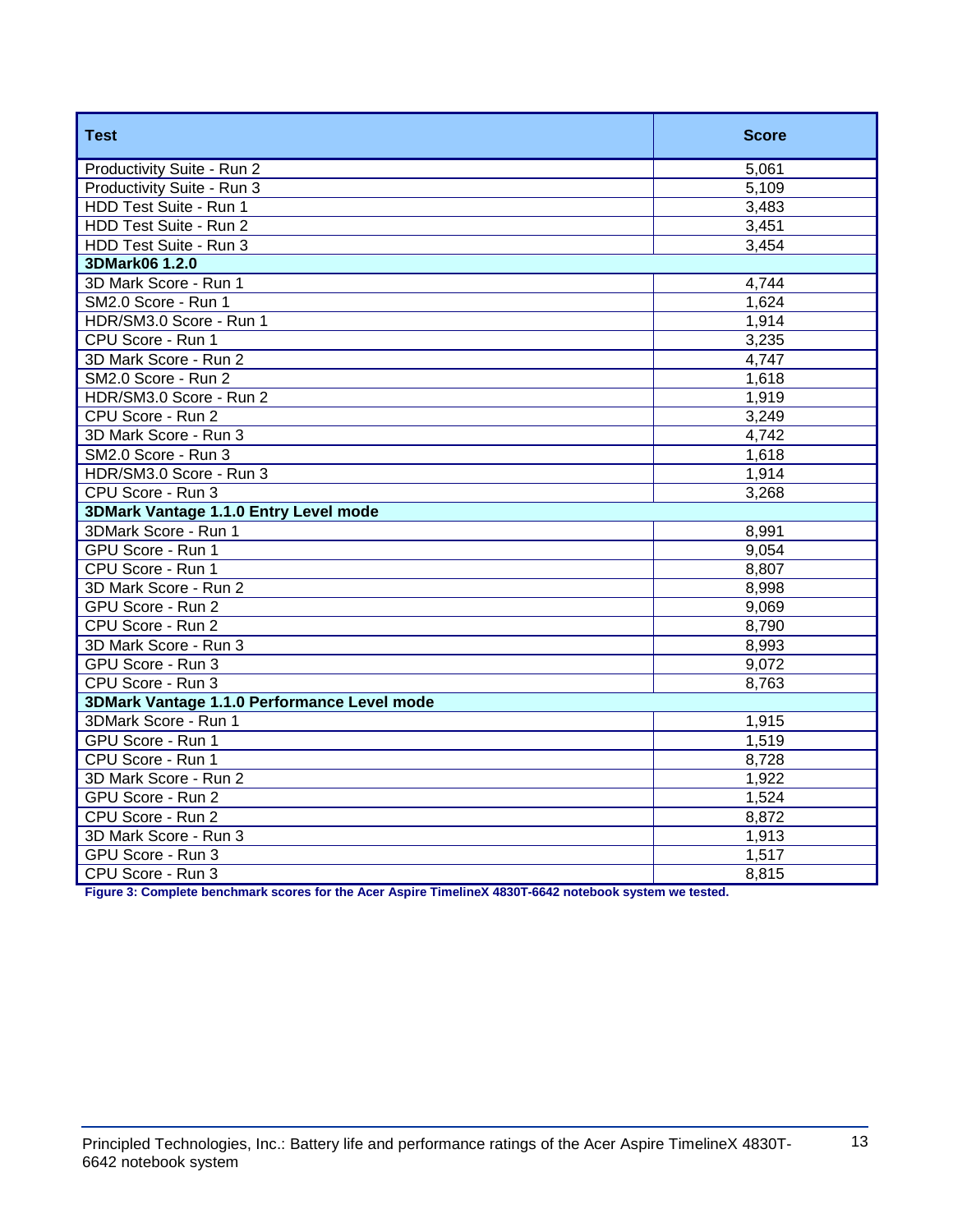# **Appendix B – Test system configuration information**

Figure 4 provides detailed configuration information about the test system.

| <b>System</b>                                     | Acer Aspire TimelineX 4830T-6642                                                                                                                          |
|---------------------------------------------------|-----------------------------------------------------------------------------------------------------------------------------------------------------------|
| General                                           |                                                                                                                                                           |
| Number of processor packages                      | 1                                                                                                                                                         |
| Number of cores per processor                     | $\overline{2}$                                                                                                                                            |
| Number of hardware threads per core               | $\overline{2}$                                                                                                                                            |
| System power management policy                    | <b>Balanced</b>                                                                                                                                           |
| Processor power-saving option                     | <b>EIST</b>                                                                                                                                               |
| System dimensions (length x width x<br>height)    | Length: 13-3/8"<br>Width: 9-3/8"<br>Height when closed: 1" front, 1-1/8" middle, 1-1/4" back<br>Height when open: 3/4" front, 13/16" middle, 9-9/16" back |
| System weight                                     | 4 lbs. 9 oz.                                                                                                                                              |
| <b>CPU</b>                                        |                                                                                                                                                           |
| Vendor                                            | Intel                                                                                                                                                     |
| Name                                              | Core i5                                                                                                                                                   |
| Model number                                      | 2410M                                                                                                                                                     |
| Stepping                                          | D <sub>2</sub>                                                                                                                                            |
| Socket type and number of pins                    | Socket 988B rPGA                                                                                                                                          |
| Core frequency (GHz)                              | 2.30                                                                                                                                                      |
| Bus frequency                                     | <b>DMI 2.0</b>                                                                                                                                            |
| L1 cache                                          | 32 KB + 32 KB per core                                                                                                                                    |
| L <sub>2</sub> cache                              | 512 KB (256 KB per core)                                                                                                                                  |
| L <sub>3</sub> cache                              | 3 MB (shared)                                                                                                                                             |
| <b>Platform</b>                                   |                                                                                                                                                           |
| Vendor                                            | Acer                                                                                                                                                      |
| Motherboard model number                          | JM40_HR                                                                                                                                                   |
| Motherboard chipset                               | Intel HM65                                                                                                                                                |
| <b>BIOS</b> name and version                      | Acer V1.04 (05/06/2011)                                                                                                                                   |
| <b>Memory module(s)</b>                           |                                                                                                                                                           |
| Vendor and model number                           | Kingston ACR256X64D3S1333C9                                                                                                                               |
| <b>Type</b>                                       | PC3-10600                                                                                                                                                 |
| Speed (MHz)                                       | 1,333                                                                                                                                                     |
| Speed running in the system (MHz)                 | 1,333                                                                                                                                                     |
| Timing/Latency (tCL-tRCD-tRP-<br>tRASmin)         | $9 - 9 - 9 - 24$                                                                                                                                          |
| RAM module size (MB)                              | 2,048                                                                                                                                                     |
| Number of memory module(s)                        | 2                                                                                                                                                         |
| Amount of RAM in system (GB)                      | $\overline{4}$                                                                                                                                            |
| Chip organization (single-sided/double-<br>sided) | Double-sided                                                                                                                                              |
| Channel (single/dual)                             | Dual                                                                                                                                                      |
| <b>Hard disk</b>                                  |                                                                                                                                                           |
| Vendor and model number                           | Western Digital WD6400BPVT-22HXZT1                                                                                                                        |
| Number of disks in system                         | 1                                                                                                                                                         |
| Size (GB)                                         | 640                                                                                                                                                       |
| Buffer size (MB)                                  | 8                                                                                                                                                         |
| <b>RPM</b>                                        | 5,400                                                                                                                                                     |

Principled Technologies, Inc.: Battery life and performance ratings of the Acer Aspire TimelineX 4830T- 14 6642 notebook system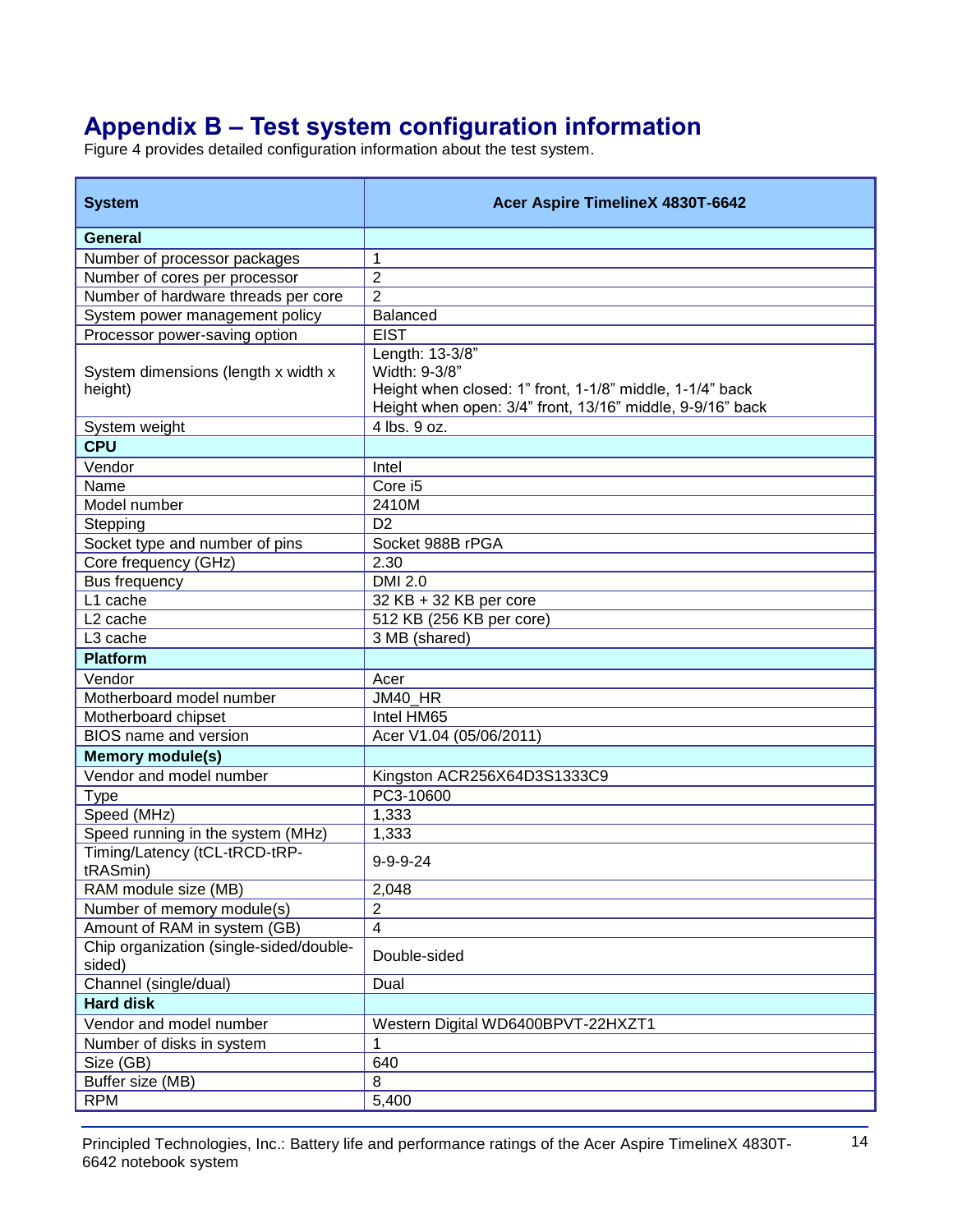| <b>System</b>                        | Acer Aspire TimelineX 4830T-6642                  |
|--------------------------------------|---------------------------------------------------|
| <b>Type</b>                          | SATA 3.0 Gb/s                                     |
| Controller                           | Intel Mobile Express Chipset SATA AHCI Controller |
| <b>Driver</b>                        | Intel 10.1.5.1001 (02/18/2011)                    |
| <b>Operating system</b>              |                                                   |
| Name                                 | Windows 7 Home Premium 64-bit                     |
| Build number                         | 7600                                              |
| Service Pack                         | 1                                                 |
| File system                          | <b>NTFS</b>                                       |
| Kernel                               | ACPI x64-based PC                                 |
| Language                             | English                                           |
| Microsoft DirectX version            | 11                                                |
| <b>Graphics</b>                      |                                                   |
| Vendor and model number              | Intel HD Graphics 3000                            |
| <b>Type</b>                          | Integrated                                        |
| Chipset                              | Intel HD Graphics Family                          |
| <b>BIOS</b> version                  | 2111.0                                            |
| Total available graphics memory (MB) | 1,760                                             |
| Dedicated video memory (MB)          | 128                                               |
| System video memory (MB)             | $\Omega$                                          |
| Shared system memory (MB)            | 1,632                                             |
| Resolution                           | 1,366 x 768                                       |
| <b>Driver</b>                        | Intel 8.15.10.2345 (03/26/2011)                   |
| Sound card/subsystem 1               |                                                   |
| Vendor and model number              | <b>Conexant High Definition Audio</b>             |
| <b>Driver</b>                        | Conexant 8.54.8.50 (04/12/2011)                   |
| Sound card/subsystem 2               |                                                   |
| Vendor and model number              | Intel Display Audio                               |
| <b>Driver</b>                        | Intel 6.14.0.3074 (10/15/2010)                    |
| <b>Ethernet</b>                      |                                                   |
| Vendor and model number              | Atheros AR8151 PCI-E Gigabit                      |
| <b>Driver</b>                        | Atheros 1.0.0.36 (09/27/2010)                     |
| <b>Wireless</b>                      |                                                   |
| Vendor and model number              | Atheros AR5B97 Wireless                           |
| <b>Driver</b>                        | Atheros 9.0.0.202 (05/06/2010)                    |
| <b>Optical drive(s)</b>              |                                                   |
| Vendor and model number              | Matshita UJ8A2AS                                  |
| <b>Type</b>                          | DVD-RW                                            |
| <b>USB ports</b>                     |                                                   |
| Number                               | 3                                                 |
| <b>Type</b>                          | 1 x USB 3.0; 2 x USB 2.0                          |
| Other                                | Media card reader                                 |
| <b>Monitor</b>                       |                                                   |
| LCD type                             | HD LED WXGA                                       |
| Screen size                          | 14.0"                                             |
| Refresh rate (Hz)                    | 60                                                |
| <b>Battery</b>                       |                                                   |
| <b>Type</b>                          | 6-cell (non-removable) Lithium-ion battery        |
| Size (length x width x height)       | N/A                                               |
|                                      |                                                   |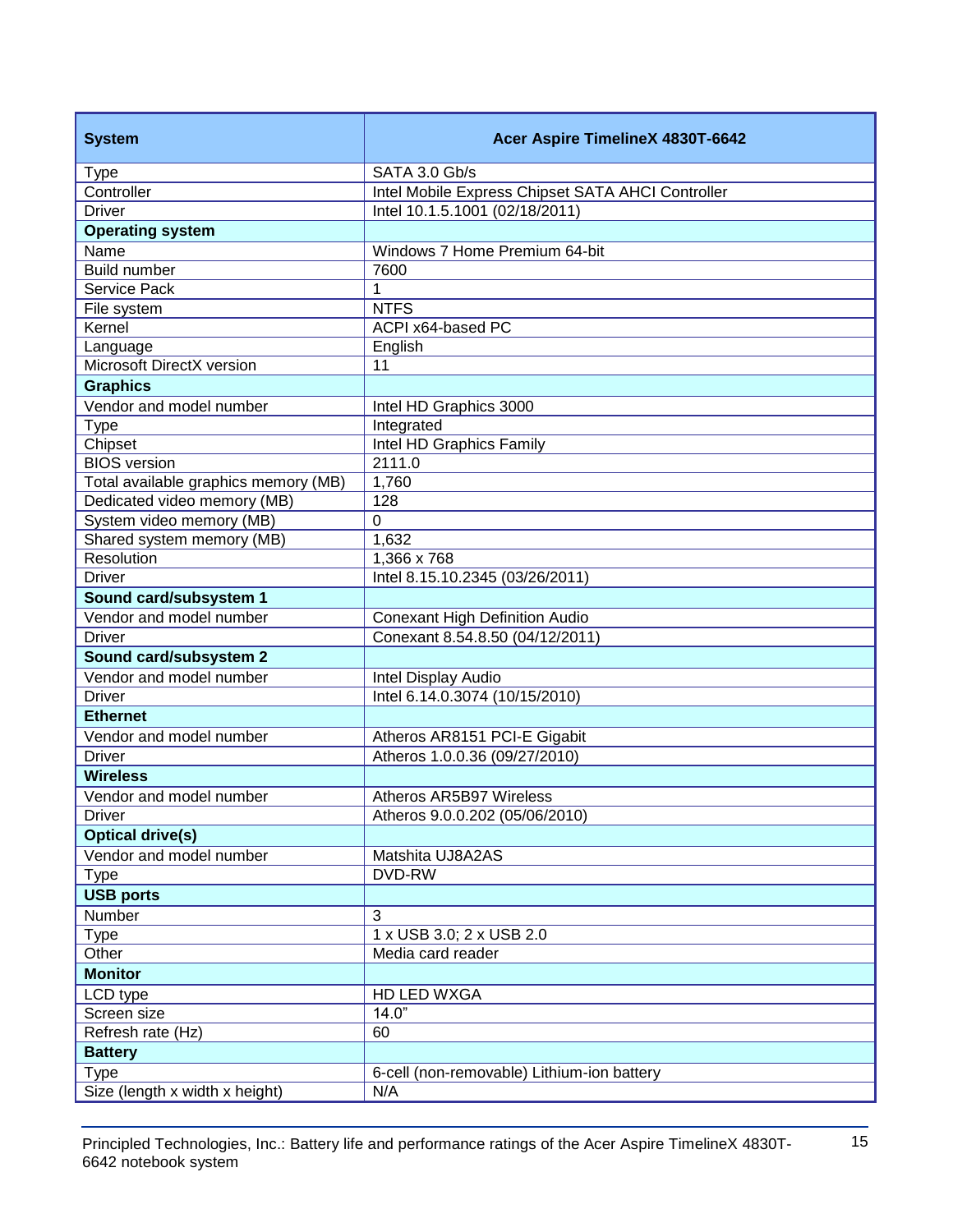| System         | Acer Aspire TimelineX 4830T-6642 |
|----------------|----------------------------------|
| Rated capacity | N/A                              |
| Weight         | N/A                              |

**Figure 4: Detailed configuration information for the test system.**